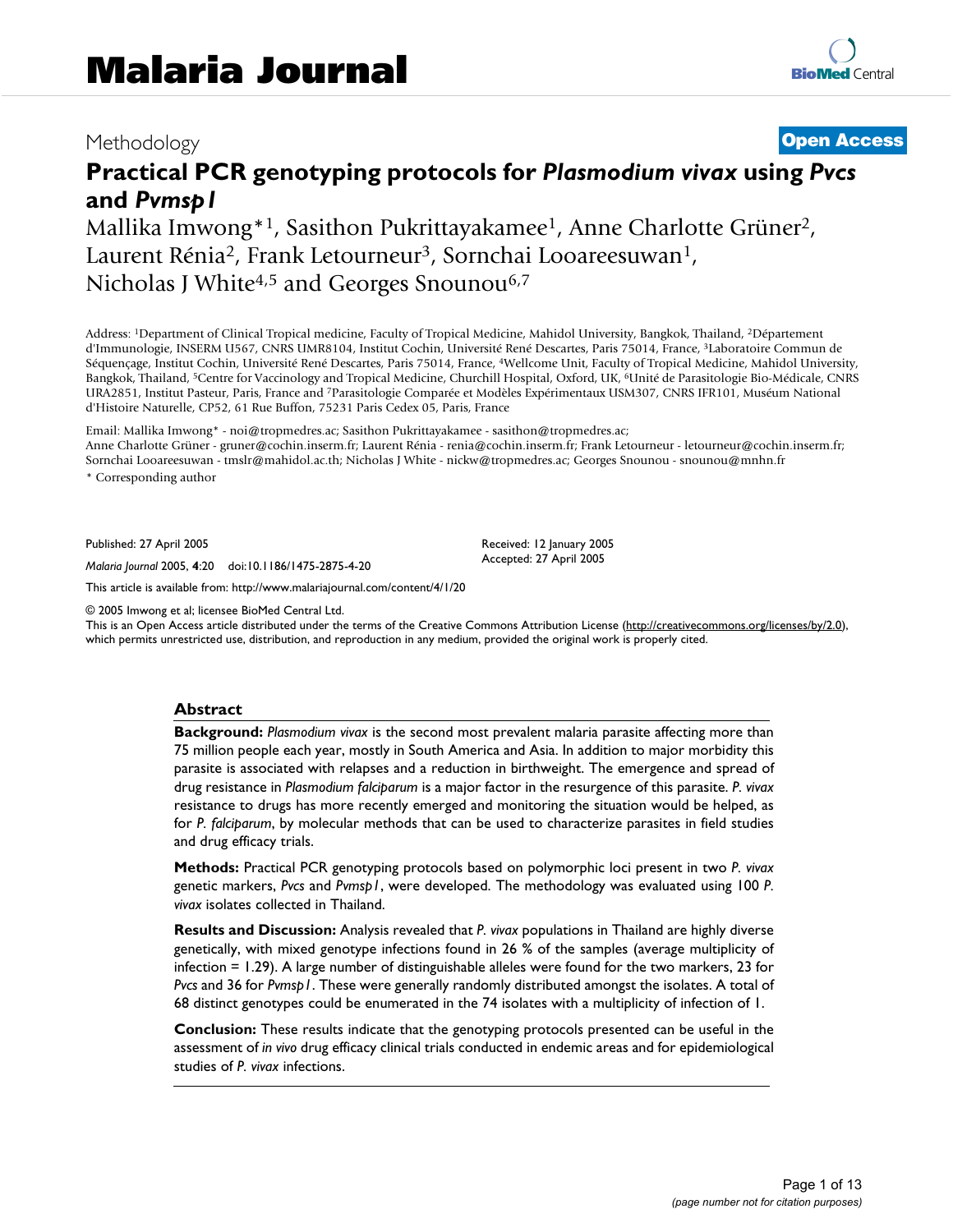# **Background**

*Plasmodium vivax* is globally distributed and is the dominant species in many countries. Infection by this species is generally regarded as benign and mortality is a rare outcome. 1.2 billion inhabitants of the South East Asian and Pacific countries are at risk from malaria transmission, representing about a third of world population exposed to *Plasmodium parasites* [1,2]. Most of the populations at risk in these countries (corresponding to the WHO regional groupings SEARO and WPRO) reside in hypoendemic and mesoendemic areas, where half of the recorded infections are due to *P. vivax*, suggesting that the global burden of vivax malaria morbidity must be close to that of falciparum malaria. It has recently been established that *P. vivax* infections during pregnancy are associated with reduced birthweight [3], and thereby, increase the risk of neonatal deaths. Thus, the urgency to develop and implement measures to control *P. vivax* should equal that attending *P. falciparum*.

The emergence and global spread of *P. falciparum* parasites resistant to chloroquine and pyrimethamine – sulfadoxine has led to an increase in morbidity and mortality [4], forcing many countries to abandon these relatively cheap drugs. Recent reports of *P. vivax* resistance to these drugs [5-13] are of concern and steps to restrict the emergence of drug resistance need to be taken. A critical component of malaria control is surveillance for resistance. Despite some disadvantages, *in vitro* assessment of the susceptibility of *P. falciparum* to antimalarial drugs provides a rapid means to monitor general levels of drug resistance. Although protocols to culture *P. vivax* parasites *ex-vivo* have been developed [14,15], they are still unsuited for routine assays. Thus, well conducted clinical trials, an essential component of resistance monitoring, remain the only alternative for *P. vivax*. However, *in vivo* drug efficacy studies conducted in endemic areas are to some extent compromised by their inability to distinguish true recrudescences, i.e. treatment failures, from re-infections which become clinically or parasitologically manifest during the follow-up period, i.e. treatment successes. This has been largely overcome for *P. falciparum* by the application of genotyping based on well characterized polymorphic regions within the gene encoding *msp1*, *msp2* and *glurp* [16].

A similar approach has not been adopted for *P. vivax*, a parasite species less well-studied at the molecular level than *P. falciparum* [17]. Four polymorphic *P. vivax* single copy genes have been independently used for molecular epidemiological studies: *Pvgam1* coding for a gametocyte antigen, *Pvcs* coding for the circumsporozoite protein, *Pvmsp1* and *Pvmsp3*<sup>α</sup> coding for the merozoite surface proteins 1 and 3 alpha, respectively. Amplification of *Pvgam1* was found to be associated with artefacts [18] and

should thus be excluded as a genetic marker. The suitability of *Pvmsp3* $\alpha$  as a marker has been recently validated [19]. The extent of diversity found for the remaining two genes was mainly established through sequencing of amplified fragments.

The objective of this work was to develop field applicable methods of genotyping which could also complement clinical trials in vivax malaria. The highly polymorphic genes *Pvcs* and *Pvmsp1* were therefore selected to develop protocols for polymerase chain reaction (PCR) amplification and subsequent analysis of the polymorphic regions. The methodology was then assessed and validated with samples obtained from patients who acquired a *P. vivax* infection in Thailand.

# **Materials and Methods** *Blood samples*

Blood samples were collected from adult patients with symptomatic *P. vivax* malaria admitted to the Bangkok Hospital for Tropical Diseases, Thailand between 1995 to 1998 (n = 100). All patients gave fully informed consent to enrolment in these studies which were approved by the Ethics committee of the Faculty of Tropical Medicine, Mahidol university. Diagnosis was established by microscopy at the malaria laboratory through examination of thin and thick blood smears, stained with Field's stain. The blood samples were kept at -30°C until DNA extraction.

# *DNA template preparation*

DNA was purified from blood sample using the commercially available DNA Blood Kit (QIAGEN, Germany). The final volume of the DNA solution used as a template for the amplification reactions was such that 1 µL corresponded to 5 µL of whole blood. Confirmation of the microscopic diagnosis as *P. vivax* and testing for the presence of other *Plasmodium* species were achieved by a previously described PCR-based protocol [20].

# *Amplification protocols*

In order to increase the sensitivity of amplification, a nested or semi-nested PCR approach was adopted for all the fragments amplified except for one of the three *Pvmsp1* regions. Oligonucleotide primers were designed using published sequences of *Pvcs* and of *Pvmsp1* (their sequences are presented in Table [1\)](#page-2-0). The optimal Mg2+ concentrations, annealing temperatures and numbers of cycles were individually determined for the different primer pairs and are presented in Table [1.](#page-2-0)

All amplification reactions were carried out in a total volume of 20 µL and in the presence of 10 mM Tris-HCl, pH 8.3, 50 mM KCl, 250 nM of each oligonucleotide primers, 125 µM of each of the four dNTPs, and 0.4 units of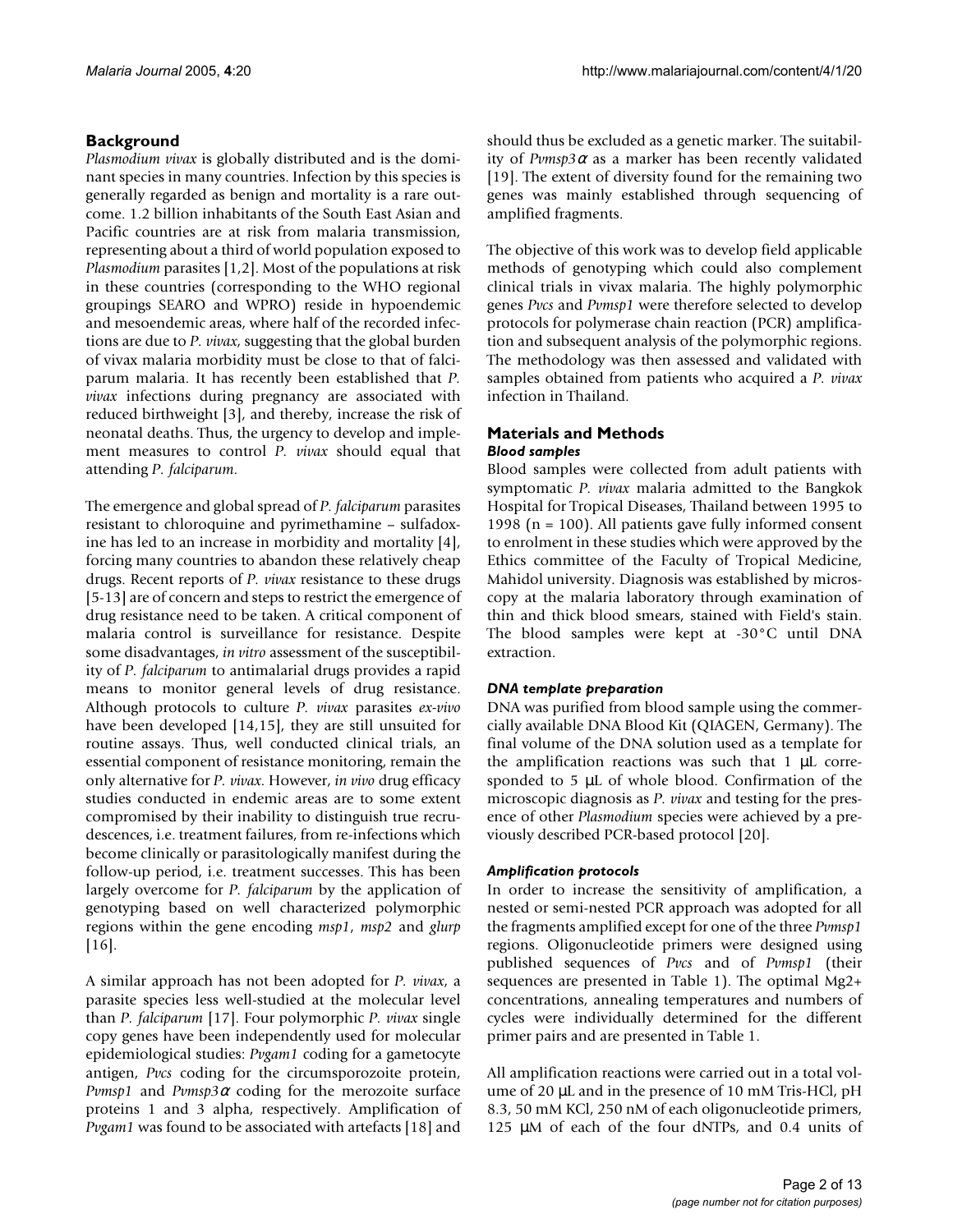| Gene      | <b>Primer</b>        | Sequence <sup>a</sup>                 | mM $Mg^{2+b}$  |                 | Annealing °C b |                 | Cycles <sup>b</sup> |                 |
|-----------|----------------------|---------------------------------------|----------------|-----------------|----------------|-----------------|---------------------|-----------------|
|           |                      |                                       | st             | 2 <sub>nd</sub> | st             | 2 <sub>nd</sub> | st                  | 2 <sub>nd</sub> |
| Pvcs      | VCS-OF               | ATGTAGATCTGTCCAAGGCCATAAA             |                |                 | 58             |                 | 25                  |                 |
|           | <b>VCS-OR</b>        | TAATTGAATAATGCTAGGACTAACAATATG        |                |                 | 58             |                 | 25                  |                 |
|           | <b>VCS-NF</b>        | GCAGAACCAAAAAATCCACGTGAAAATAAG        |                |                 |                | 62              |                     | 30              |
|           | <b>VCS-NR</b>        | <b>CCAACGGTAGCTCTAACTTTATCTAGGTAT</b> |                |                 |                | 62              |                     | 30              |
| Pvmsp1 F1 | <b>VMI-OIR</b>       | <b>CCACTCCATGAAACTGAAGTGTTTA</b>      | 2              |                 | 68             |                 | 25                  |                 |
|           | <b>VMI-NIF</b>       | CGATATTGGAAAATTGGAGACCTTCATCAC        | $\mathfrak{p}$ | $\mathbf{2}$    | 68             | 68              | 25                  | 30              |
|           | <b>VMI-NIR</b>       | CTTTTGCGCCTCCTCCAGCTGGCTCGTGT         |                | $\mathcal{P}$   |                | 68              |                     | 30              |
| Pymsp1 F2 | VMI-O <sub>2</sub> F | GATGGAAAGCAACCGAAGAAGGGAAT            |                |                 | 50             |                 | 25                  |                 |
|           | VMI-O <sub>2</sub> R | AGCTTGTACTTTCCATAGTGGTCCAG            |                |                 | 50             | 64              | 25                  | -35             |
|           | VMI-N2F              | AAAATCGAGAGCATGATCGCCACTGAGAAG        |                |                 |                | 64              |                     | 35              |
| Pymsp1F3  | VMI-3F               | CAAGCCTACCAAGAATTGATCCCCAA            |                |                 |                | 66              |                     | 42              |
|           | VMI-3R               | ATTACTTTGTCGTAGTCCTCGGCGTAGTCC        |                |                 |                | 66              |                     | 42              |

#### <span id="page-2-0"></span>**Table 1: Primers used for genotyping** *P. vivax* **parasites.**

<sup>a</sup> Sequences are provided 5'- to 3'-end.p

 $\overline{b}$  The two columns indicate conditions for the primary and secondary amplification reactions.

AmpliTaq polymerase (Perkin Elmer Cetus, USA). Primary amplification reactions were initiated with one  $\mu$ L of the template genomic DNA prepared from the blood samples, and the one µL of the product of these reactions was used to initiate the secondary amplification reactions. The cycling parameters for PCR were as follows: an initial denaturation step at 95°C for five minutes preceded the cycles of annealing at a temperature defined for each primer pair (Table [1](#page-2-0)) for two minutes, extension at 72°C for two minutes, and denaturation at 94°C for one minute. After a final annealing step followed by five minutes of extension, the reaction was stopped. PCR products were stored at 4°C until analysis.

The lack of cross-contamination was monitored by the inclusion of multiple, randomly distributed, negative control samples (human DNA or no template) in each amplification run. A subset of the samples were analysed in triplicate in order to confirm the consistency of the results obtained.

# *Analysis of the amplification product*

The DNA fragments obtained following PCR were analysed by electrophoresis in agarose gels. For direct analysis of the fragments, 10 µL of the amplified PCR product were mixed with two µL of loading buffer and applied to 2 % agarose gels. For restriction fragment length polymorphism analysis of the PCR products (PCR-RFLP), 10 µL of the amplified PCR product were first digested with a restriction enzyme (New England Biolabs Inc., UK) according to the suppliers specifications, for three hours in a total volume of 20  $\mu$ L, before adding five  $\mu$ L of loading buffer and applying to 1.5 % or 1.8 % agarose gels. Electrophoresis was performed in TBE buffer, and the DNA was visualised on an ultraviolet transilluminator following ethidium bromide staining. The size of the amplified fragments was estimated by comparison to a 100 bp ladder marker set.

Selected amplified fragments were purified using QIAquick gel extraction kits (QIAGEN, Germany) and cloned using the TOPO -TA Cloning kit (Invitrogen, U.S.A.). Plasmid DNA containing the fragment was purified from positive bacterial colonies using the QIAquick Miniprep spin kit (QIAGEN, Germany) and sequenced using an ABI automated sequencer. Sequence alignments were performed using the Gene Jockey II program (Biosoft, United Kingdom).

# **Results**

# *Specificity and sensitivity of the amplification reactions*

Primers specific to *Pvcs* and *Pvmsp1* were designed to hybridize to sequences conserved in all variants known at that time. The specificity of all the primer pairs was confirmed since amplification products were only observed when *P. vivax* DNA was included in the reaction, but not when genomic DNA from *P. falciparum*, *Plasmodium malariae*, *Plasmodium ovale* or humans were used as a template. A set of a 10-fold serial dilution of a template prepared from a blood sample containing *P. vivax* only, calibrated using a previously described protocol [20], was used to assess the sensitivity of the reactions. Consistent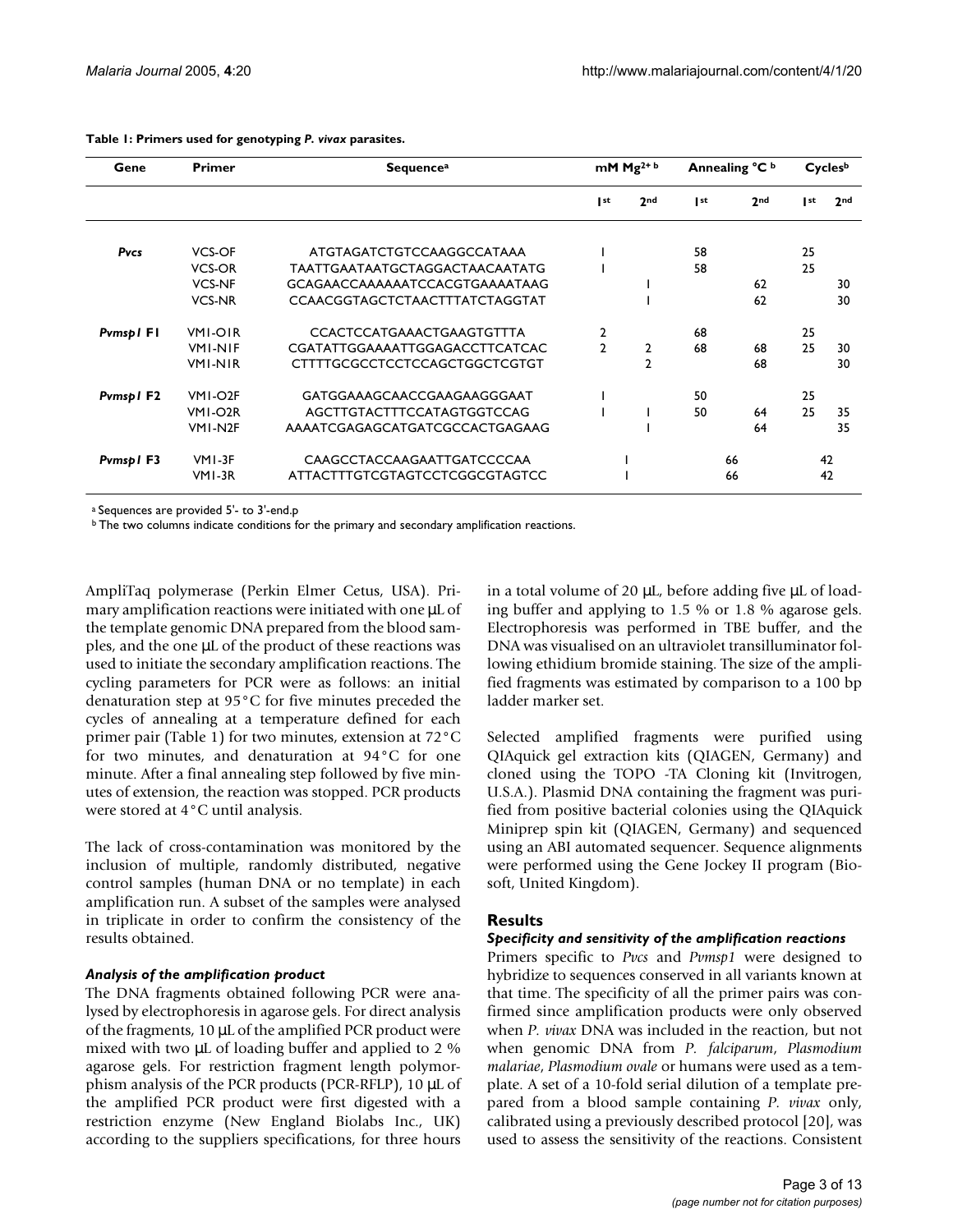

# box) which is itself flanked by pre- and post A. Schematic repres **Figure 1** entation of the *Pvcs* gene, which consists of a conserved region (b -repeat specific sequences (cross-hatched boxes) lank box) flanking a repeated region (grey

A. Schematic representation of the *Pvcs* gene, which consists of a conserved region (blank box) flanking a repeated region (grey box) which is itself flanked by pre- and post-repeat specific sequences (cross-hatched boxes). The bold horizontal line represents the PCR-amplified fragment used for further analysis. B. Example of the fragments (denoted A to G) of distinct size observed in different isolates, as single or as mixed infections (some lanes were not labelled because of lack of space). C. Fragments digested (D) or undigested (U) with *Alu* I or *BstN* I, two restriction enzymes with multiples sites in VK 210 type or VK247 type repeat sequences, respectively. Digestion cuts the fragment in small fragments of less than 150 bp in size. D. PCR-RFLP using specific restriction enzymes analysis for the presence/absence (yes/no) of specific pre- and post-repeat sequences in fragments carrying the VK210 or VK247 type repeats. Undigested fragments are denoted by (U) and P<sup>r</sup> and P<sup>o</sup> denote digests to determine the presence of pre- and post-repeat sequence types, respectively. A 100 bp ladder, where the 600 bp band stains most intensely, was used a molecular weight marker (M) for all the gels.

detection of 10 parasite genomes was achieved for *Pvcs*specific primers, and of 50 parasite genomes for *Pvmsp1* specific primers. These levels of sensitivity were in agreement with subsequent analyses of samples harbouring a known number of parasites.

#### *Genotyping using* **Pvcs**

The circumsporozoite protein gene of *P. vivax*, as for other *Plasmodium* species, comprises a central repetitive domain flanked by two conserved domains. The majority of variations observed in *Pvcs* occur in the repeat region and the immediate pre- and post-repeat sequences. Thus the gen-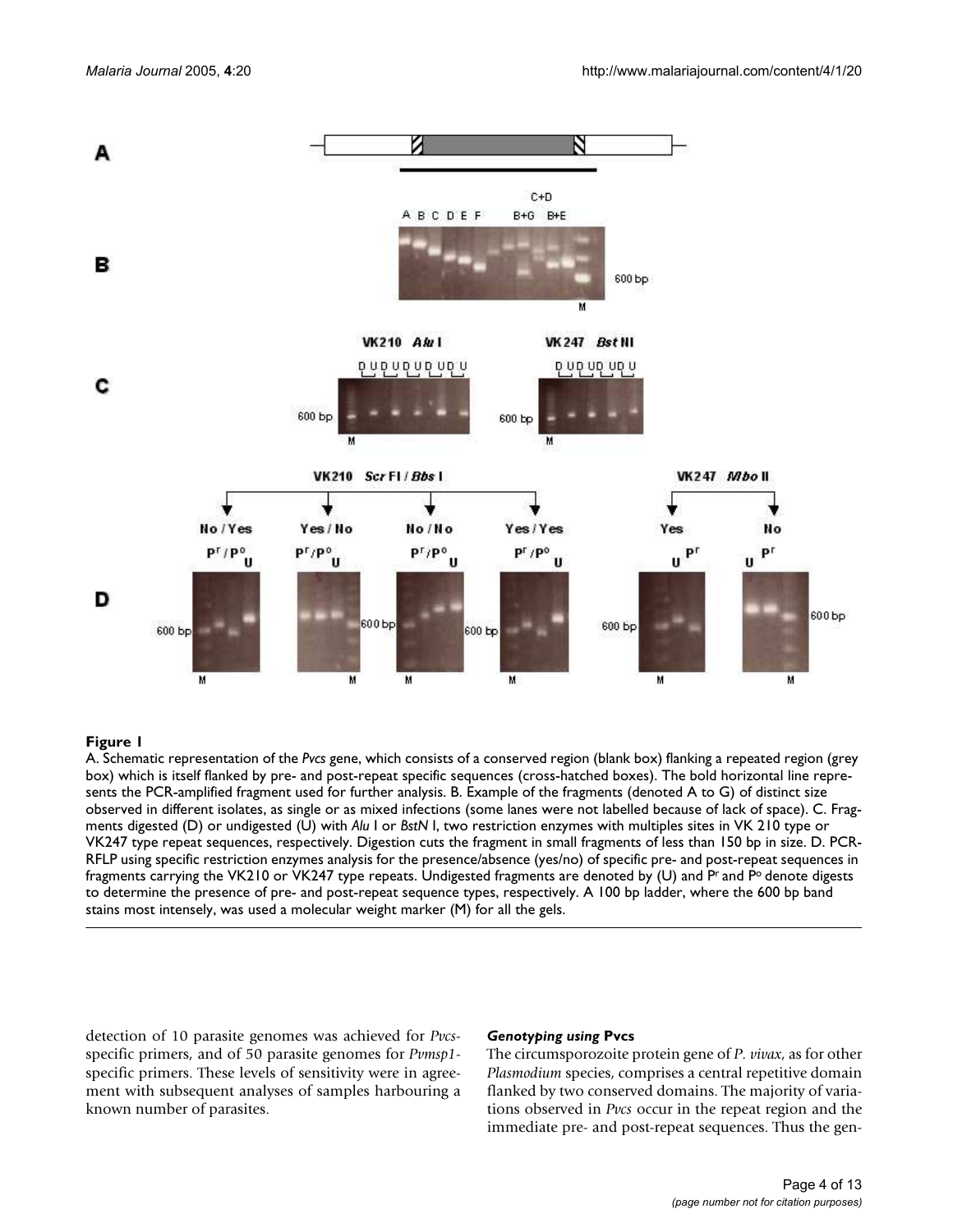| <b>Allele</b> | <b>Size</b> <sup>a</sup> | Pre-repeat <sup>b</sup> | Post-repeat <sup>b</sup> | n              | Frequency <sup>c</sup> |
|---------------|--------------------------|-------------------------|--------------------------|----------------|------------------------|
| <b>VK210a</b> | A                        | Yes                     | No                       |                | 0.008                  |
| <b>VK210b</b> | B                        | Yes                     | No                       | 8              | 0.067                  |
| <b>VK210c</b> | C                        | Yes                     | No                       | 7              | 0.058                  |
| <b>VK210d</b> | C                        | No                      | No                       |                | 0.008                  |
| <b>VK210e</b> | C                        | Yes                     | Yes                      |                | 0.008                  |
| <b>VK210f</b> | D                        | Yes                     | No                       | 24             | 0.200                  |
| VK210g        | D                        | No                      | No                       | 10             | 0.083                  |
| <b>VK210h</b> | D                        | No                      | Yes                      | 4              | 0.033                  |
| <b>VK210i</b> | Е                        | Yes                     | No                       | 22             | 0.183                  |
| <b>VK210j</b> | Е                        | No                      | No                       | 7              | 0.058                  |
| <b>VK210k</b> | E                        | No                      | Yes                      | 3              | 0.025                  |
| <b>VK2101</b> | F                        | No                      | No                       | 2              | 0.017                  |
| VK210m        | F                        | No                      | Yes                      |                | 0.008                  |
| <b>VK210n</b> | F                        | Yes                     | No                       | 2              | 0.017                  |
| <b>VK210o</b> | B                        | No                      | No                       | $\overline{a}$ | 0.017                  |
| VK210p        | В                        | No                      | Yes                      | $\overline{2}$ | 0.017                  |
| <b>VK210q</b> | G                        | No                      | No                       |                | 0.008                  |
| VK210r        | C                        | No                      | Yes                      |                | 0.008                  |
| <b>VK247a</b> | в                        | In.                     | ND                       | 3              | 0.025                  |
| <b>VK247b</b> | С                        | In.                     | <b>ND</b>                | 2              | 0.017                  |
| <b>VK247c</b> | D                        | In                      | <b>ND</b>                | 4              | 0.033                  |
| <b>VK247d</b> | В                        | No                      | <b>ND</b>                |                | 0.008                  |
| <b>VK247e</b> | E                        | No                      | <b>ND</b>                |                | 0.008                  |

**Table 2: Frequency of** *Pvcs* **allelic variants classed by size, repeat type and presence of pre- and post-repeat insertions.**

**<sup>a</sup>**The fragments were assigned to different size bins (labelled A to G in decreasing order) by visual inspection.

**<sup>b</sup>**"Yes" and "No" respectively denote the presence or absence of insertions in the pre- and post-repeat regions as ascertained by PCR-RFLP analysis.

**c** Calculated for the 120 bands observed in the 100 Thai isolates analysed.

otyping strategy was focused on an amplified fragment spanning these regions (Fig. 1A). In a given parasite line, the repetitive domain is composed of a 27 bp element repeated a variable number of times. Variations in the number of repeated elements result in size polymorphisms amenable to detection by electrophoresis. Seven allelic types distinguishable by size were observed in the Thai *P. vivax* isolates analysed (Fig. 1B), a number consistent with the variations in the number of repeat elements (15 to 21) previously observed for *Pvcs* [21,22]. In *P. vivax*, two types of repeat elements are found, VK210 and VK247 [23], and a given *Pvcs* gene will exclusively bear either the VK210 type (type I repeats based on GDRADGQPA) or the VK247 type (type II repeats based on ANGAGNQPG). In order to differentiate between amplified fragments carrying the VK210 from those carrying the VK247 repeat element, the exclusive presence of *Alu* I recognition sites in the VK210-type and of *Bst* NI recognition sites in the VK247-type repeated sequences were exploited. Thus, following digestion with the appropriate enzyme, the amplified fragments are degraded into fragments of < 150 bp, easily distinguishable from the original fragments of > 700 bp (Fig. 1C). In this manner the PCR fragments obtained from an isolate can be grouped by size and by repeat type.

In order to increase the genotyping resolution of *Pvcs* as a marker, so as to subdivide the *P. vivax* population into a larger number of *Pvcs* allelic types, sequence variations previously observed in the pre- and post-repeat regions [24] were used to develop an additional PCR-RFLP protocol (Fig. 1D). For some *Pvcs* genes, the pre-repeat consists of the Region I sequence (KLKQP) that directly abuts the repeated region, while for others amino acid residues are inserted between the two regions, namely a T, V or A residue for VK210-type *Pvcs* genes, or ED residues for VK247 type *Pvcs* genes. The *Scr* FI restriction endonuclease cuts VK210-type *Pvcs* fragments that do not have the T/A/V insertion following Region I, thus shortening them by 41 bp. VK247-type *Pvcs* bearing the ED insertion after Region I are cut by the *Mbo* II restriction endonuclease and the amplified fragment is thereby shortened by 55 bp. For the post-repeat region, a 36 bp insertion has been found for some VK210-type *Pvcs*. This insertion harbours a recognition site for the *Bbs* I enzyme, and digestion truncates the corresponding PCR fragments by 115 bp.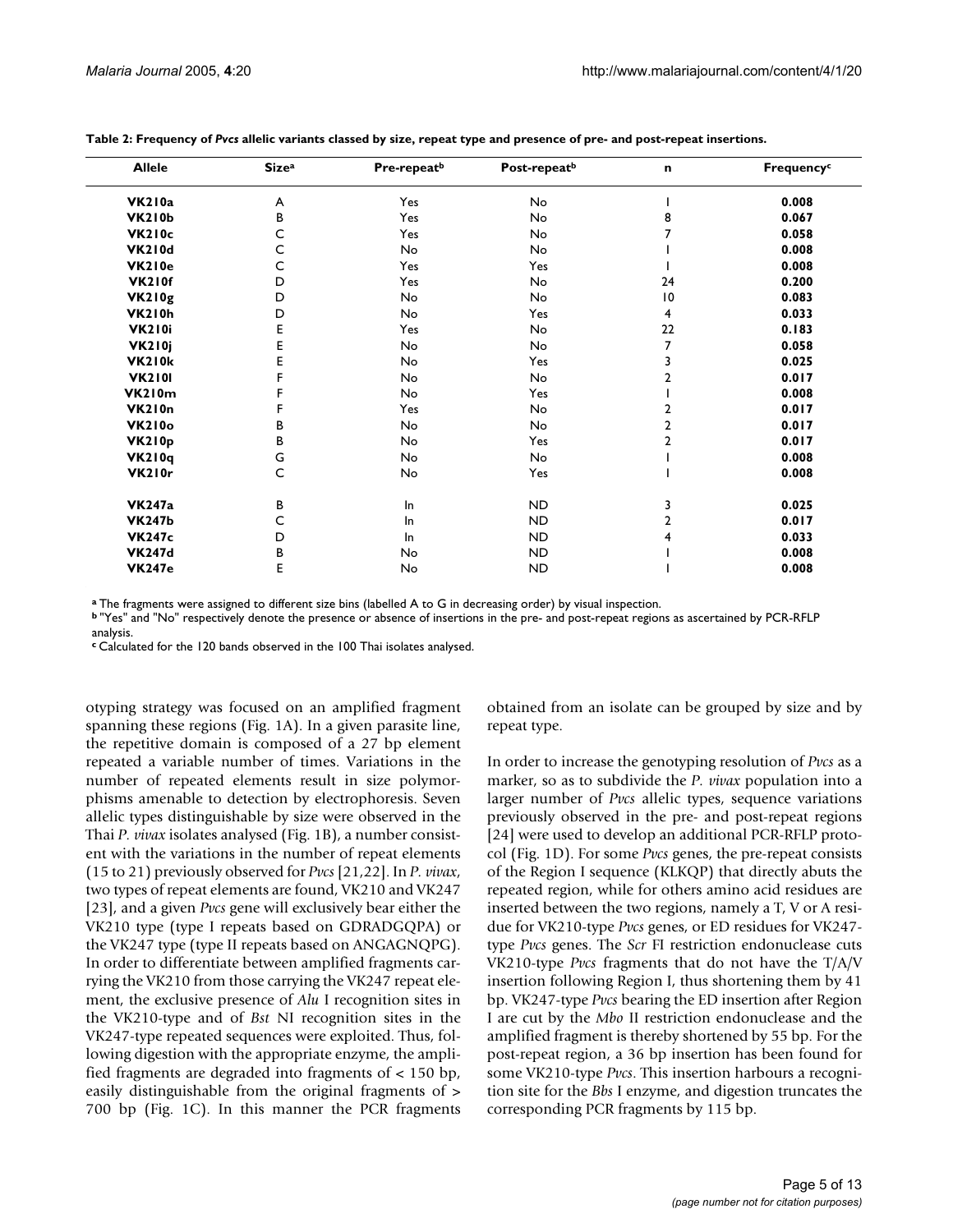

Allele frequency of the distinct allelic variants of *Pvcs* observed in the 100 isolates from Thailand. Allelic types were defined according to repeat type (VK210 or VK247), fragment size and the presence or absence of defined pre- and post-repeat sequences.

Genotyping of the 100 *P. vivax* isolates collected from Thailand was achieved successfully using the protocols described above. In total, parasites with a *Pvcs* bearing the VK210 type repeats only were found in 90 isolates (representing seven size polymorphisms). Parasites with a *Pvcs* bearing the VK247-type repeats only were found in nine isolates (representing only three size polymorphisms), and in one isolate parasites of both types were found. Thus, 10 different allelic forms of *Pvcs* were detected by simple analyses of the fragment size and repeat type. When associated with RFLP analysis of the pre- and postrepeat types, these could be divided into 23 different allelic types (Table 2), 18 for the VK210 type and five for the VK247 type. Mixed genotype infections were found in 20 of the isolates, for each of which the multiplicity of infection (MOI), i.e. the total number of different allelic types observed, was two. Thus, for the samples analysed, a total of 120 bands were observed, with an mean MOI of 1.2. The allelic variants were generally randomly distributed between the 120 bands; the highest frequencies, 0.2 and 0.18, were found for VK210k and VK210n, respectively (Fig 2).

#### *Genotyping using* **Pvmsp1**

The *Pvmsp1* gene encodes a polypeptide of about 1,720 amino acids [25,26], and sequence comparison revealed 13 regions of interallele conserved blocks and variable blocks [27]. Three main regions of sequence divergence were found through comparison of the full length *Pvmsp1*

sequences from two distinct *P. vivax* lines (Sal-1 and Belem). Three segments (labelled F1 to F3) corresponding to these regions were thus amplified for further analysis (Fig. 3A).

For the 100 Thai *P. vivax* isolates, five distinguishable size variants were observed for F1 (ca.  $350$  bp  $- 450$  bp), and four for F3 (ca.  $250$  bp –  $350$  bp), but only two were observed for the larger (ca. 1087 bp -1150 kb) F2 segment (Fig. 3B). One allelic variant dominated in frequency for each of the three amplified segments (Table 3): band C for F1 (42 % of the bands observed), band A for F2 (78 %) and band D for F3 (76 %). Mixed genotype infections were observed infrequently and only for the F1 ( $n = 3, 2$ ) MOI of 2 and 1 MOI of 3) and for the F3 ( $n = 6$ , 4 MOI of 2 and 2 MOI of 3) segments.

A selection of amplified product from F1 ( $n = 18$ ) and F3  $(n = 8)$  representative of all the size variants were sequenced and compared to previously published sequences (Fig. 4). The number of distinct F1 variants was found to be higher than that revealed by electrophoretic separation, since 11 different allelic variants were observed for the 18 fragments derived from the Thai isolates. Sequence differences were observed within the variants assigned to the B, D or E size classes. Some of the bands within each class might be distinguished by the use of higher resolution agarose gels, though others had the same size and only exhibited subtle sequence differences.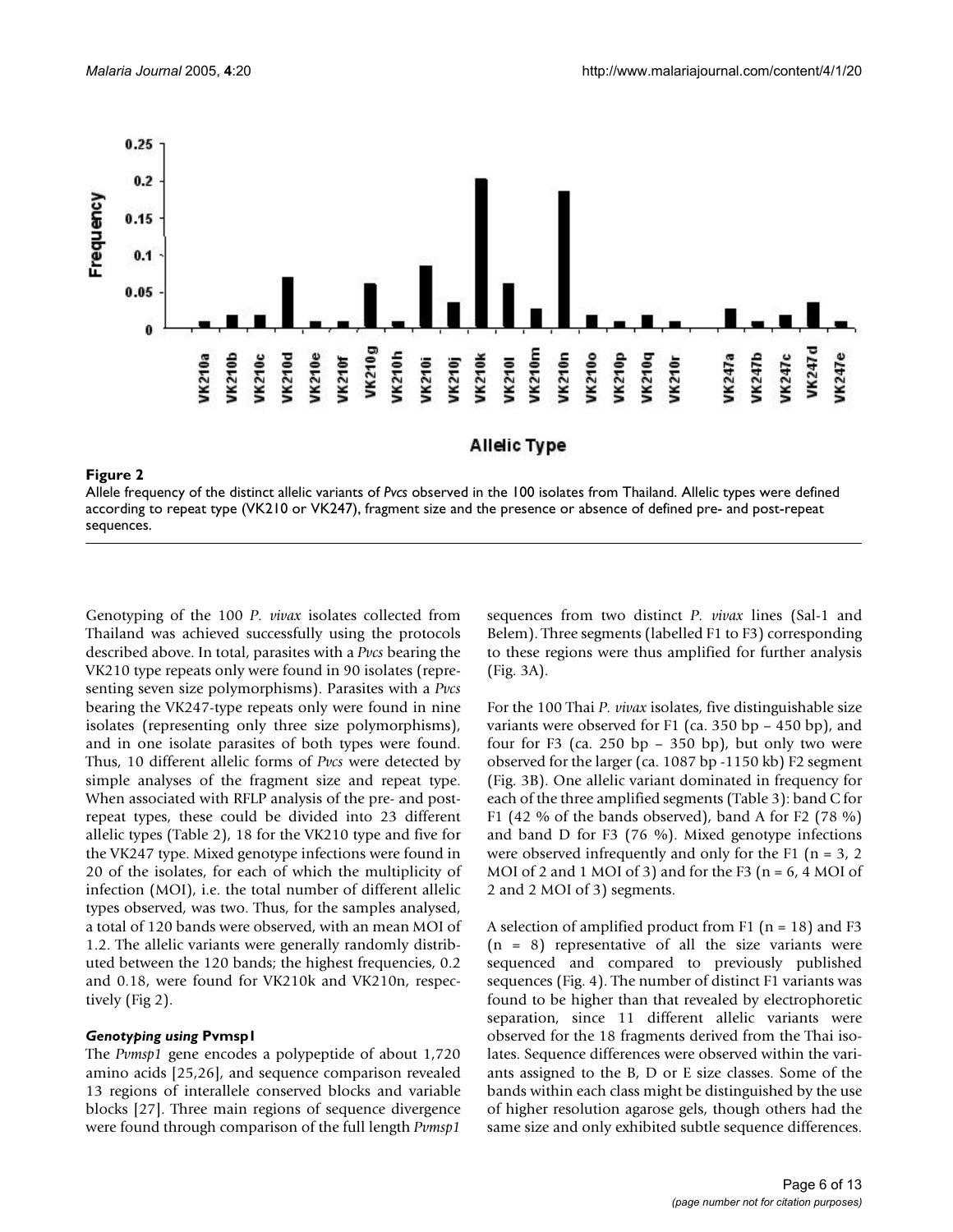

#### A. Schematic representation of the **Figure 3** blocks (black boxes) *Pvmsp1* gene for the localization of interallele conserved blocks (blank boxes) and variable

A. Schematic representation of the *Pvmsp1* gene for the localization of interallele conserved blocks (blank boxes) and variable blocks (black boxes). The position of the three amplified segments (F1, F2 and F3) is indicated by the horizontal bold lines. B. Gel electrophoresis of PCR products of a selection of fragments, corresponding to the three segments, amplified from different isolates. The molecular size of the largest and smallest bands are indicated. C. Analysis of the diversity of the F2 segment by PCR-RFLP using *Alu* I or *Mnl* I. A selection of lanes is labelled to indicate the type of variant observed (corresponding to the nomenclature in Table 3). A 100 bp ladder was used a molecular weight marker (M) for all the gels.

A similar pattern was observed for the F3 fragments, where sequencing distinguished six different variants.

The F2 segment, which was comparatively poorly polymorphic in size in the Thai isolates, encompassed regions established as polymorphic in previous studies [27]. An RFLP strategy was thus adopted to distinguish between the different allelic variants. The restriction endonucleases *Alu* I and *Mnl* I which recognize multiple sites in F2, were used to reveal extensive polymorphism at the nucleotide level (Fig. 3C). Thus, nine different *Alu* I and eight different *Mnl* I RFLP patterns were observed in the 100 Thai isolates (Table 3). The occurrence of patterns indicative of partial digestion, or the presence of mixed F2 genotypes in individual samples were excluded since the sum of the RFLP fragments' sizes was not found to be greater than that of the uncut product for any isolate and the patterns observed were not unique to isolates where mixed genotypes were detected through size polymorphism of the F1 or F3 segments. When the data from both analyses (size and RFLP) were combined, 36 *Pvmsp1* F2 allelic variants could be differentiated (Table 4). When the frequency of the allelic variants was considered individually for the two RFLP patterns, 50 % and 38 % of the isolates were of a single *Alu* I- and *Mnl* I-classified allelic variant, respectively. The remaining isolates were randomly distributed between the different variants (Fig. 5A). However, by combining the results for both restriction enzymes, the most dominant allele was found in only 27 % of the isolates (Fig. 5B), while the remainder were found at lower frequency (5 % or less).

#### *Two locus genotyping*

When the genotype analyses from the four polymorphic regions of the two genes were combined, the 100 isolates collected from Thai patients proved to be highly geneti-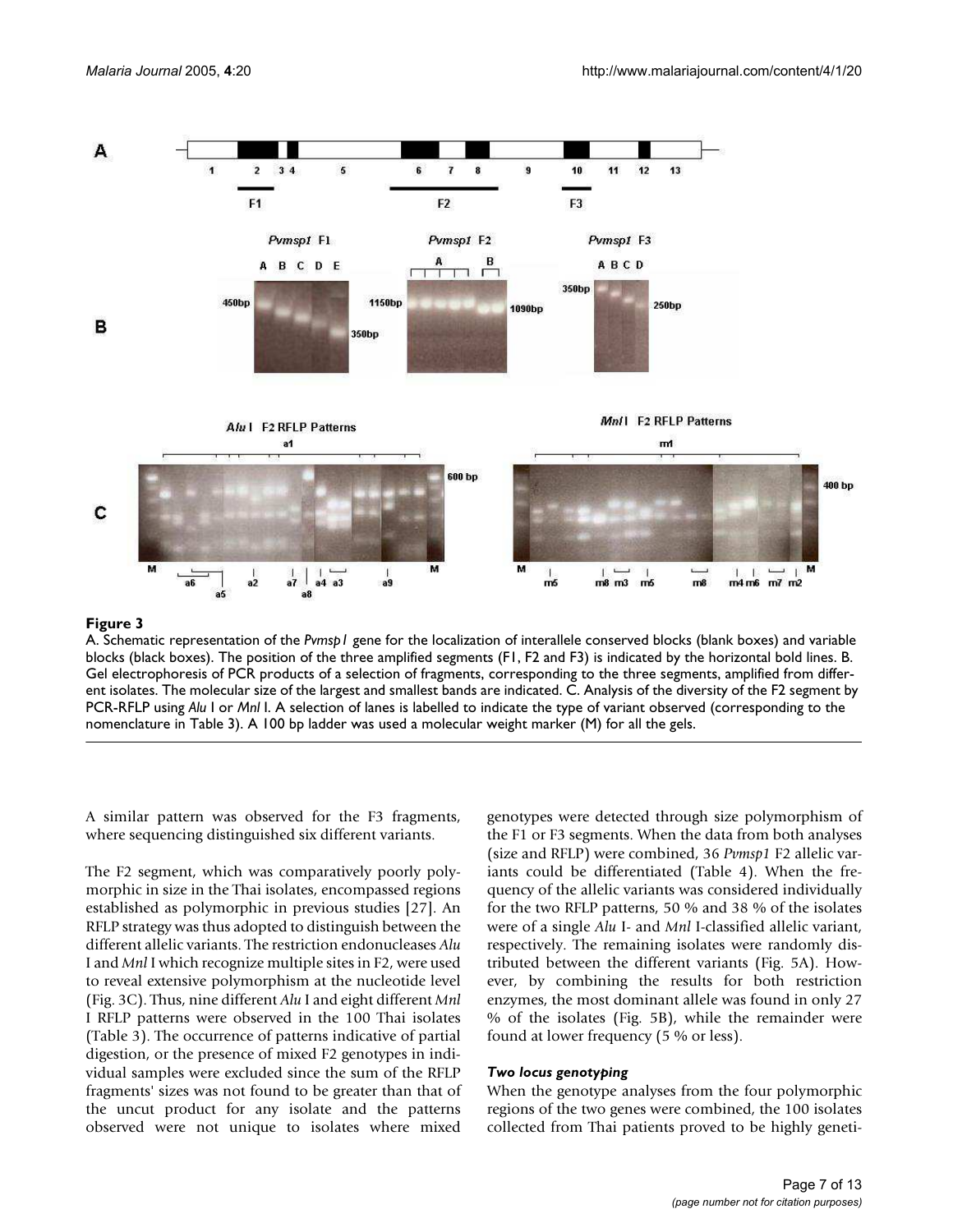|             | FI             |           |                      | F <sub>2</sub>          |                  |              | F <sub>3</sub> |           |
|-------------|----------------|-----------|----------------------|-------------------------|------------------|--------------|----------------|-----------|
| Variant     | $\mathbf n$    | Frequency | Variant <sup>a</sup> | n                       | <b>Frequency</b> | Variant      | n              | Frequency |
| A           | $\overline{4}$ | 0.038     | Aal                  | 50                      | 0.5              | A            | $\mathbf{I}$   | 0.009     |
| B           | 9              | 0.183     | Aa3                  | 6                       | 0.06             | B            | 12             | 0.112     |
| $\mathbf c$ | 44             | 0.423     | Aa6                  | 15                      | 0.15             | $\mathbf{C}$ | 12             | 0.112     |
| D           | 22             | 0.212     | Aa7                  | 4                       | 0.04             | D            | 82             | 0.766     |
| E           | 15             | 0.144     | Aa8                  |                         | 0.01             |              |                |           |
|             |                |           | Aa9                  |                         | 0.01             |              |                |           |
|             |                |           | Aal0                 |                         | 0.01             |              |                |           |
|             |                |           | Bal                  | 6                       | 0.06             |              |                |           |
|             |                |           | Ba2                  | T                       | 0.01             |              |                |           |
|             |                |           | Ba3                  | 5                       | 0.05             |              |                |           |
|             |                |           | Ba5                  | $\boldsymbol{2}$        | 0.02             |              |                |           |
|             |                |           | Ba6                  | $\overline{\mathbf{4}}$ | 0.04             |              |                |           |
|             |                |           | Ba7                  | 3                       | 0.03             |              |                |           |
|             |                |           | Bal0                 | T                       | 0.01             |              |                |           |
|             |                |           | Aml                  | 38                      | 0.38             |              |                |           |
|             |                |           | Am2                  | 6                       | 0.06             |              |                |           |
|             |                |           | Am <sub>3</sub>      | $\overline{2}$          | 0.02             |              |                |           |
|             |                |           | Am4                  | 4                       | 0.04             |              |                |           |
|             |                |           | Am5                  | $\mathbf{H}$            | 0.11             |              |                |           |
|             |                |           | Am6                  | $\overline{2}$          | 0.02             |              |                |           |
|             |                |           | Am <sub>8</sub>      | 4                       | 0.14             |              |                |           |
|             |                |           | Am9                  | T                       | 0.01             |              |                |           |
|             |                |           | <b>Bml</b>           | 6                       | 0.06             |              |                |           |
|             |                |           | Bm2                  | 3                       | 0.03             |              |                |           |
|             |                |           | Bm3                  | $\overline{7}$          | 0.07             |              |                |           |
|             |                |           | Bm4                  | $\overline{2}$          | 0.02             |              |                |           |
|             |                |           | Bm5                  | 3                       | 0.03             |              |                |           |
|             |                |           | B <sub>m</sub> 8     |                         | 0.01             |              |                |           |

#### **Table 3: Frequency of** *Pvmsp1* **allelic variants found in segments F1, F2 and F3.**

a RFLP patterns obtained by digestion with *Alu I or Mnl I were numbered in two series a1*, a2, etc.. and m1, m2 etc..., respectively. A given pattern could be obtained irrespective of the size of the fragment amplified (A or B).

cally diverse. Mixed genotype infections were detected in 26 of the isolates, mainly through the *Pvcs* gene (n = 20). Only one of the isolates identified as mixed genotype infections by *Pvmsp1* (n = 7) was classed as such by *Pvcs* analysis. The mean MOI for isolates with a mixed genotype was 2.11, and that for the complete set of isolates was 1.29.

There were 74 isolates where a single genotype was detected after full analysis of the *Pvcs* and *Pvmsp1* markers. Comparison of the genotyping patterns obtained for these isolates allows to ascertain the relative contribution of the polymorphic loci to distinguish between *P. vivax* populations. When the complete genotyping analyses are taken into account, a total of 68 distinct genotypes are enumerated. Sixty-three genotypes were observed in only one isolate, with a maximum of three isolates sharing the same genotype (highest genotype frequency = 0.040). No evidence for linkage disequilibrium could be detected when *Pvcs* and *Pvmsp1* were considered. If the results from the *Pvmsp1* F1 segment are omitted from the analysis, 58 distinct genotypes would be found, with a maximum of four isolates sharing the same genotype (highest genotype frequency = 0.054). Incremental omission of the *Pvmsp1* F3 segment followed by that of the *Pvcs* pre- and post-repeat PCR-RFLP results would reduce the total number of distinct genotypes to 55 with four isolates sharing the same genotype (highest genotype frequency = 0.054), and to 49 with seven isolates sharing the same genotype (highest genotype frequency = 0.095), respectively.

# **Discussion**

Populations of *P. vivax*, like those of other *Plasmodium* species, comprise genetically distinct lines that exhibit diversity in a number of factors of epidemiological, biological and clinical relevance. For example, the proportion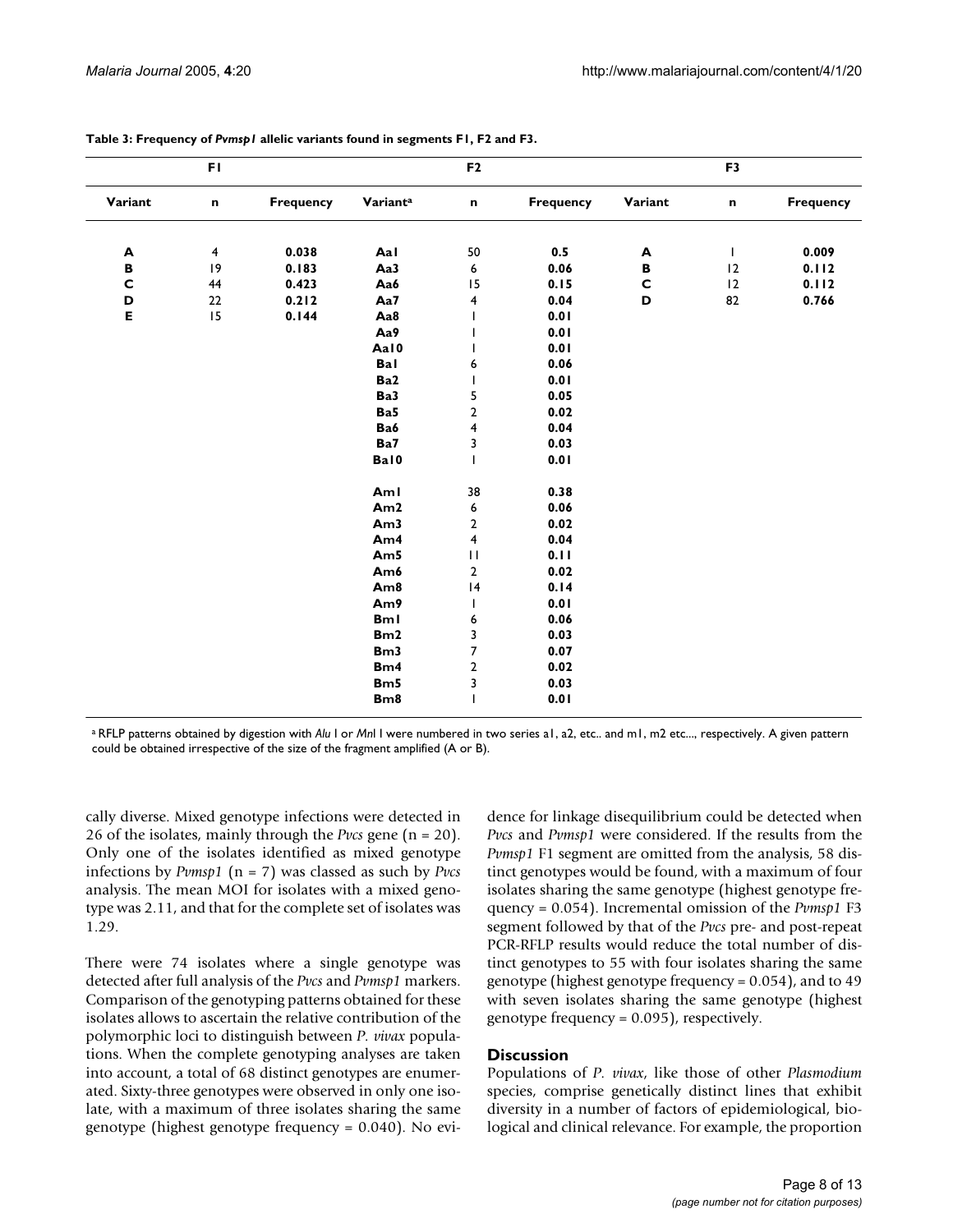#### pvmsp1F1 segment



| F199399 |  |  |  |  | VT30E--3T3VAVTVP GAVVTVP GAGVP--AAGAGV-----VPGAAAGGVVPG---------AAVT--VPGAGVPAAAAGGVVPGAPAGAAP3-APGAGEGTGT0A0-44 |  |
|---------|--|--|--|--|------------------------------------------------------------------------------------------------------------------|--|
| F199396 |  |  |  |  |                                                                                                                  |  |
| 2867742 |  |  |  |  |                                                                                                                  |  |
| 7867743 |  |  |  |  | $1.1.1 - 1.8.8P - - 8.8.8$                                                                                       |  |
| Y876644 |  |  |  |  |                                                                                                                  |  |
| elem    |  |  |  |  |                                                                                                                  |  |
| Y876645 |  |  |  |  | T. .68. .TA .T----LPS.-WP.------.L------ GVP.AAA.--------------LT.PP-----PSATGPAG---STE.NVAAK37                  |  |
| ¥876646 |  |  |  |  |                                                                                                                  |  |
| F199409 |  |  |  |  |                                                                                                                  |  |
| F199405 |  |  |  |  |                                                                                                                  |  |
|         |  |  |  |  |                                                                                                                  |  |

### Alignment of amino acid sequences of **Figure 4** amplified F1 and F3 fragments of *Pvmsp1*

No Pos Del Pas Pas

Alignment of amino acid sequences of amplified F1 and F3 fragments of *Pvmsp1*. Sequences were aligned against the largest fragment obtained; dots represent identical residues and dashes represent gaps. Sequences obtained during this study are labelled by their GenBank accession numbers, while the Belem and Sal-1 sequences had been previously published (AF435594 and AF435593, respectively).

of hypnozoites and the timing and frequency of their activation, differ between temperate and tropical strains of this parasite [28]. Resistance to drugs is linked to genetic mutations of defined genes [29] and recently the *Pvcs* repeat type was found to be associated with transmissibility by defined species of anophelines [30]. The ability to differentiate genetically different parasite populations would enhance a wide spectrum of investigations of the biology and epidemiology of *P. vivax*.

In this article, the potential of two *P. vivax* genes, *Pvcs* and *Pvmsp1*, as genetic markers, were assessed and practical protocols for their use in genotyping parasites collected from the field were described. PCR-based protocols targeted four polymorphic regions from two genetic markers, one from *Pvcs* and three from *Pvmsp1*, and were further associated to RFLP analyses of two of these regions, the repeat region of *Pvcs* and the F2 fragment of *Pvmsp1*, that allow the division of parasite populations into an incremental number of genetically distinct sub-groups.

For *Pvmsp1*, three polymorphic regions were independently assessed. The fragments F1, located at variable block 2 and F3 located at variable block 10, displayed moderate allelic size variation, five and four types respectively. The frequency of the size variants, in particular those of F3, displayed a biased frequency distribution among the 100 Thai isolates considered in this study, thus undermining their usefulness as genetic markers. Sequencing was carried out for a subset of F1 and F3 fragments amplified from the Thai isolates. This revealed that 13 F1 and 10 F2 allelic variants could actually be distinguished. These results confirm the high degree of complex polymorphisms observed for *Pvmsp1* block 2 and block 10 observed in 31 isolates collected in Thailand, Brazil, Oceania and India, where 19 and 13 distinct allelic types were observed for block 2 and block 10 respectively [27]. Thus it is likely that the F1 and F3 segments could be exploited as useful genetic markers through the development of type-specific oligonucleotides, that would then be used in a series of nested PCR reactions. The amplified large central F2 fragment, located between variable block 6 and 8, showed two size variants only. However, when combined to RFLP analyses, using two restriction endonucleases, the variants were subdivided into a total of 36 different allelic types. For *Pvcs*, populations were divided into 10 subgroups through size and repeat type determination, and into 23 subgroups when sequence variations in the pre- and post-repeat sequences were assessed by RFLP.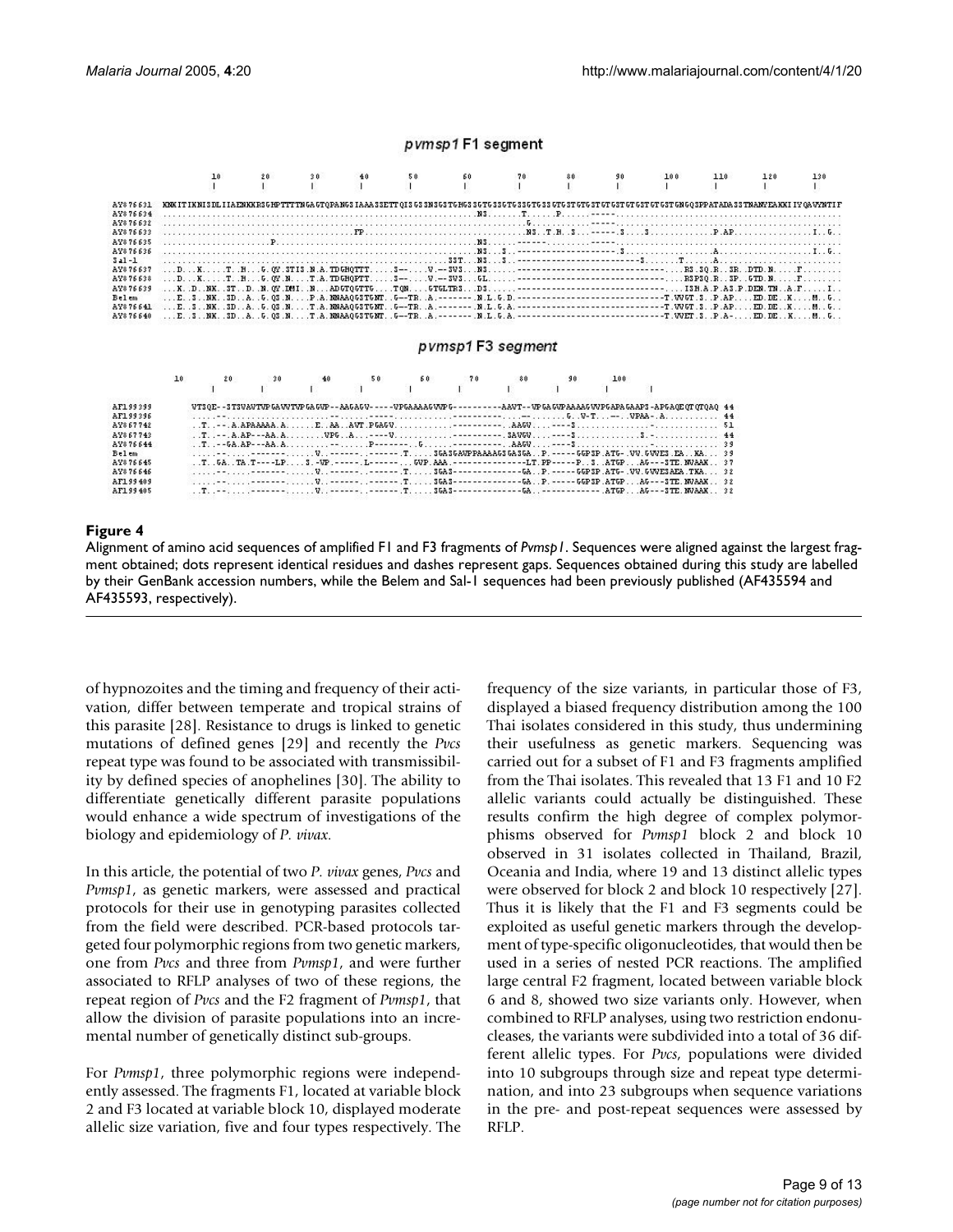| Variant   | <b>Size</b> | Alu I<br><b>Pattern</b><br>number | Mnl<br>Pattern<br>number                                                                                                                                                                                                                                                                                                                                                         | na                      | Frequency |
|-----------|-------------|-----------------------------------|----------------------------------------------------------------------------------------------------------------------------------------------------------------------------------------------------------------------------------------------------------------------------------------------------------------------------------------------------------------------------------|-------------------------|-----------|
| Aa        | A           | I                                 | $\begin{array}{c} \rule{0pt}{2.5ex} \rule{0pt}{2.5ex} \rule{0pt}{2.5ex} \rule{0pt}{2.5ex} \rule{0pt}{2.5ex} \rule{0pt}{2.5ex} \rule{0pt}{2.5ex} \rule{0pt}{2.5ex} \rule{0pt}{2.5ex} \rule{0pt}{2.5ex} \rule{0pt}{2.5ex} \rule{0pt}{2.5ex} \rule{0pt}{2.5ex} \rule{0pt}{2.5ex} \rule{0pt}{2.5ex} \rule{0pt}{2.5ex} \rule{0pt}{2.5ex} \rule{0pt}{2.5ex} \rule{0pt}{2.5ex} \rule{0$ | 27                      | 0.27      |
| Ab        | A           | I                                 | 2                                                                                                                                                                                                                                                                                                                                                                                | 5                       | 0.05      |
| Ac        | A           | ı                                 | $\overline{4}$                                                                                                                                                                                                                                                                                                                                                                   | 3                       | 0.03      |
| Ad        | A           | ı                                 | 5                                                                                                                                                                                                                                                                                                                                                                                | L                       | 0.01      |
| Ae        | A           | ı                                 | 6                                                                                                                                                                                                                                                                                                                                                                                | I                       | 0.01      |
| Af        | A           | I                                 | 8                                                                                                                                                                                                                                                                                                                                                                                | 12                      | 0.12      |
| Ag        | A           | I                                 | 9                                                                                                                                                                                                                                                                                                                                                                                | $\mathbf{I}$            | 0.01      |
| Ah        | A           | 3                                 | L                                                                                                                                                                                                                                                                                                                                                                                | 4                       | 0.04      |
| Ai        | A           | 3                                 | $\overline{2}$                                                                                                                                                                                                                                                                                                                                                                   | $\mathsf{I}$            | 0.01      |
| Aj        | A           | 3                                 | $\overline{4}$                                                                                                                                                                                                                                                                                                                                                                   | T                       | 0.01      |
| Ak        | A           | 6                                 | I                                                                                                                                                                                                                                                                                                                                                                                | 3                       | 0.03      |
| AI        | A           | 6                                 | 3                                                                                                                                                                                                                                                                                                                                                                                | $\overline{2}$          | 0.02      |
| Am        | A           | 6                                 | 5                                                                                                                                                                                                                                                                                                                                                                                | 8                       | 0.08      |
| An        | A           | 6                                 | 6                                                                                                                                                                                                                                                                                                                                                                                | L                       | 0.01      |
| Ao        | A           | 6                                 | 8                                                                                                                                                                                                                                                                                                                                                                                | $\overline{1}$          | 0.01      |
| Ap        | A           | 7                                 | L                                                                                                                                                                                                                                                                                                                                                                                | $\overline{2}$          | 0.02      |
| Aq        | A           | 7                                 | 5                                                                                                                                                                                                                                                                                                                                                                                | $\overline{\mathbf{c}}$ | 0.02      |
| Ar        | A           | 8                                 | I                                                                                                                                                                                                                                                                                                                                                                                | $\mathsf{I}$            | 0.01      |
| As        | A           | 9                                 | L                                                                                                                                                                                                                                                                                                                                                                                | $\overline{1}$          | 0.01      |
| At        | A           | 10                                | 8                                                                                                                                                                                                                                                                                                                                                                                | I                       | 0.01      |
| Ba        | В           | I                                 | I                                                                                                                                                                                                                                                                                                                                                                                | $\overline{2}$          | 0.02      |
| <b>Bb</b> | B           | I                                 | $\overline{2}$                                                                                                                                                                                                                                                                                                                                                                   | $\overline{1}$          | 0.01      |
| Bc        | B           | I                                 | $\overline{\mathbf{3}}$                                                                                                                                                                                                                                                                                                                                                          | I                       | 0.01      |
| <b>Bd</b> | В           | I                                 | $\overline{4}$                                                                                                                                                                                                                                                                                                                                                                   | I                       | 0.01      |
| Be        | B           | I                                 | 8                                                                                                                                                                                                                                                                                                                                                                                | I                       | 0.01      |
| <b>Bf</b> | В           | 2                                 | I                                                                                                                                                                                                                                                                                                                                                                                | $\mathsf{I}$            | 0.01      |
| <b>Bg</b> | B           | 3                                 | $\overline{\phantom{a}}$                                                                                                                                                                                                                                                                                                                                                         | $\overline{a}$          | 0.02      |
| Bh        | В           | 3                                 | $\overline{\mathbf{c}}$                                                                                                                                                                                                                                                                                                                                                          | I                       | 0.01      |
| Bi        | В           | 3                                 | 3                                                                                                                                                                                                                                                                                                                                                                                | I                       | 0.01      |
| Bj        | В           | 3                                 | 4                                                                                                                                                                                                                                                                                                                                                                                | I                       | 0.01      |
| <b>Bk</b> | B           | 5                                 | $\overline{1}$                                                                                                                                                                                                                                                                                                                                                                   | I                       | 0.01      |
| BI        | B           | 5                                 | $\overline{2}$                                                                                                                                                                                                                                                                                                                                                                   | I                       | 0.01      |
| <b>Bm</b> | В           | 6                                 | 3                                                                                                                                                                                                                                                                                                                                                                                | 4                       | 0.04      |
| Bn        | В           | 7                                 | 3                                                                                                                                                                                                                                                                                                                                                                                | I                       | 0.01      |
| Bo        | B           | 7                                 | 5                                                                                                                                                                                                                                                                                                                                                                                | $\overline{a}$          | 0.02      |
| <b>Bp</b> | B           | $\overline{10}$                   | 5                                                                                                                                                                                                                                                                                                                                                                                | $\overline{1}$          | 0.01      |

**Table 4: Frequency of the F2** *Pvmsp1* **allelic variants classed following RFLP analysis.**

**<sup>a</sup>**Number of isolates where a particular pattern was observed amongst the 100 Thai isolates analysed

The conclusion of this work is that the polymorphic repeat region of *Pvcs* and that of the *Pvmsp1* F2 region can be considered suitable genetic markers of *P. vivax* populations, alone or in combination. This is supported by the fact that practical PCR-RFLP genotyping protocols revealed the presence of numerous distinct allelic variants in a sample of 100 isolates, among which they were randomly distributed without evidence of linkage disequilibrium between the two loci.

Interesting epidemiological indications could be derived from genotyping of the *P. vivax* isolates. Malaria is considered to be hypoendemic in Thailand where transmission, confined to regions bordering Cambodia, Lao PDR and Myanmar, rarely exceeds a few infective bites per person per year. A study of *P. falciparum* diversity, based on three genetic markers, in a refugee camp located in Thailand close to the Myanmar border, revealed levels of diversity and MOI (1.6, with mixed genotype infections observed in 60 % of the isolates) that were higher than expected from the low effective inoculation rates [31]. A recent study of *P. vivax* parasites collected in the same region and based on two genetic markers, showed that populations of this parasite species were also highly diverse and mixed genotype infections were observed in 35 % of the isolates [32]. The results of the present study indicated that 26 % of the isolates were of mixed genotype, with an overall MOI for all 100 isolates of 1.29. It should be stated that the three studies are not strictly comparable since the number and type of genetic markers, the genotyping protocols and the collection strategies that were employed differed. Furthermore, in the current study the origin of the *P. vivax* isolates was not confined to a single area, since the patients from whom blood was collected acquired their infection in diverse endemic areas of Thailand. Nonetheless, these studies indicated that the two biologically distinct parasite species have similar population characteristics. The production of infectious gametocytes early during the primary infection in *P. vivax* versus their late appearance, following the acute phase, in *P. falciparum*, and the existence of hypnozoites solely in *P. vivax*, might not be sufficient to explain the maintenance of diversity in areas of low transmission. Substantially prolonged duration of the infections, probably as a result of low level drug resistance leading to parasitological (though not clinical) failures, as suggested for *P. falciparum* [31], and/or an underestimation of the transmission intensity, might underlie the high genetic diversity and MOI observed for the two parasite species. These two non-mutually exclusive scenarios are consistent with the detection of a high level of mixed species infections observed in Thailand [33-36].

It is hoped that the methodologies presented here can be adopted as standard protocols for the genotyping of *P. vivax* parasites, not only for *in vivo* drug efficacy trials, but also in field-based investigations aimed at elucidating the biology, pathology and epidemiology of this important parasite species.

# **Conclusion**

These results indicate that the genotyping protocols presented can be useful in the assessment of *in vivo* drug efficacy clinical trials conducted in endemic areas and for epidemiological studies of *P. vivax* infections.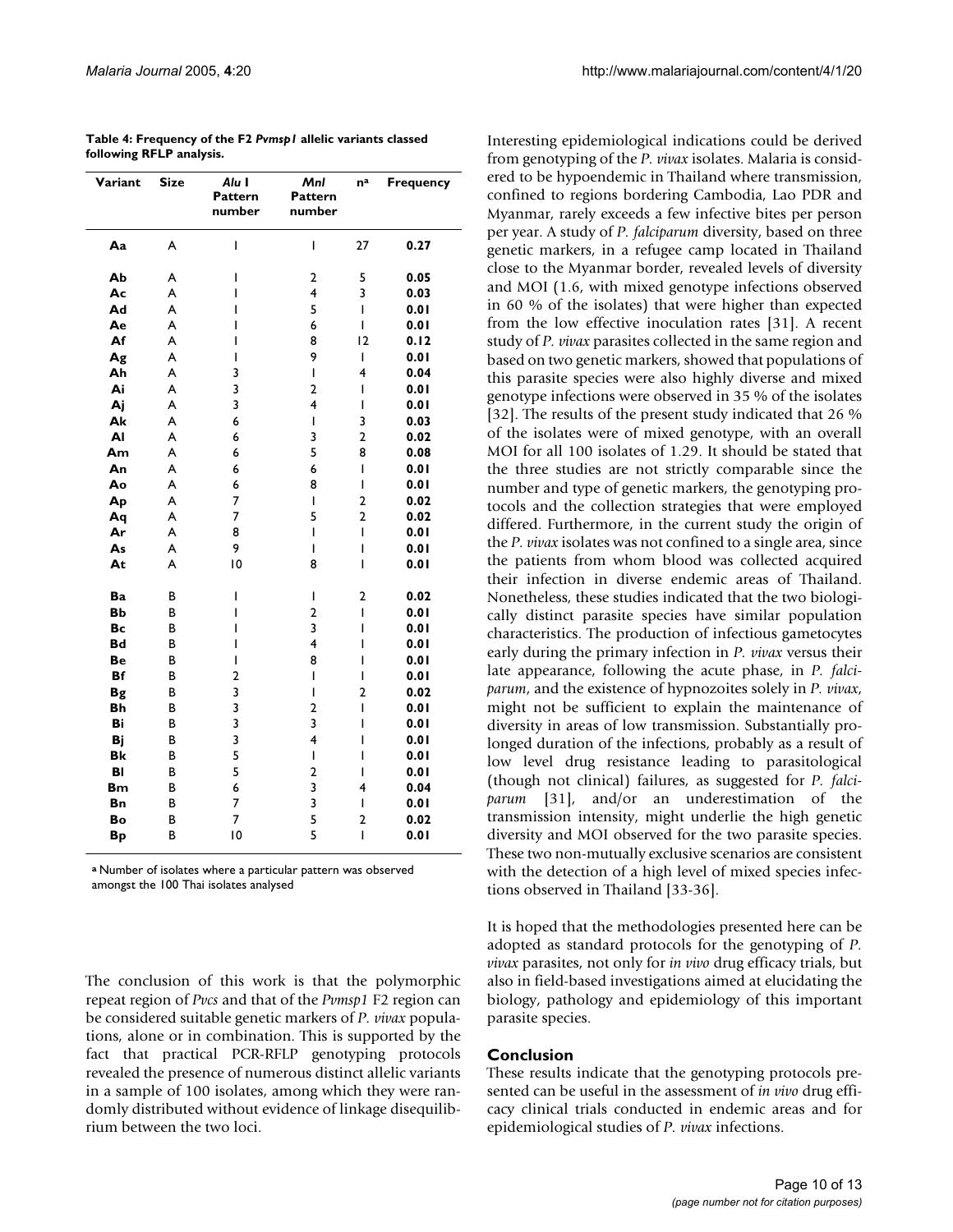

#### Allele frequency of the distinct alle **Figure 5** lic variants of the F2 segment of *Pvmsp1* observed in the 100 isolates from Thailand

Allele frequency of the distinct allelic variants of the F2 segment of *Pvmsp1* observed in the 100 isolates from Thailand. Allelic variants were defined according to the RFLP patterns observed. A. Variants were divided according to the digestions patterns obtained individually with each of the two restriction enzymes *Alu* I (a1, a2, etc...) or *Mnl* I (m1, m2, etc...) for A or B, the two different sized fragments amplified, as in Table 3. B) Variants were classed according to size and the combined RFLP patterns obtained for both restriction enzymes (*Alu* I and *Mnl* I), as in Table 4.

# **List of Abbreviations used**

*Pvcs*-Circumsporozoite surface protein gene of *Plasmodium vivax*

*Pvmsp1*-Merozoite surface protein 1 gene of *Plasmodium vivax*

*Pvmsp3*α-Merozoite surface protein 3 alpha gene of *Plasmodium vivax*PCR-Polymerase Chain Reaction

RFLP-Restriction Fragment Length Polymorphism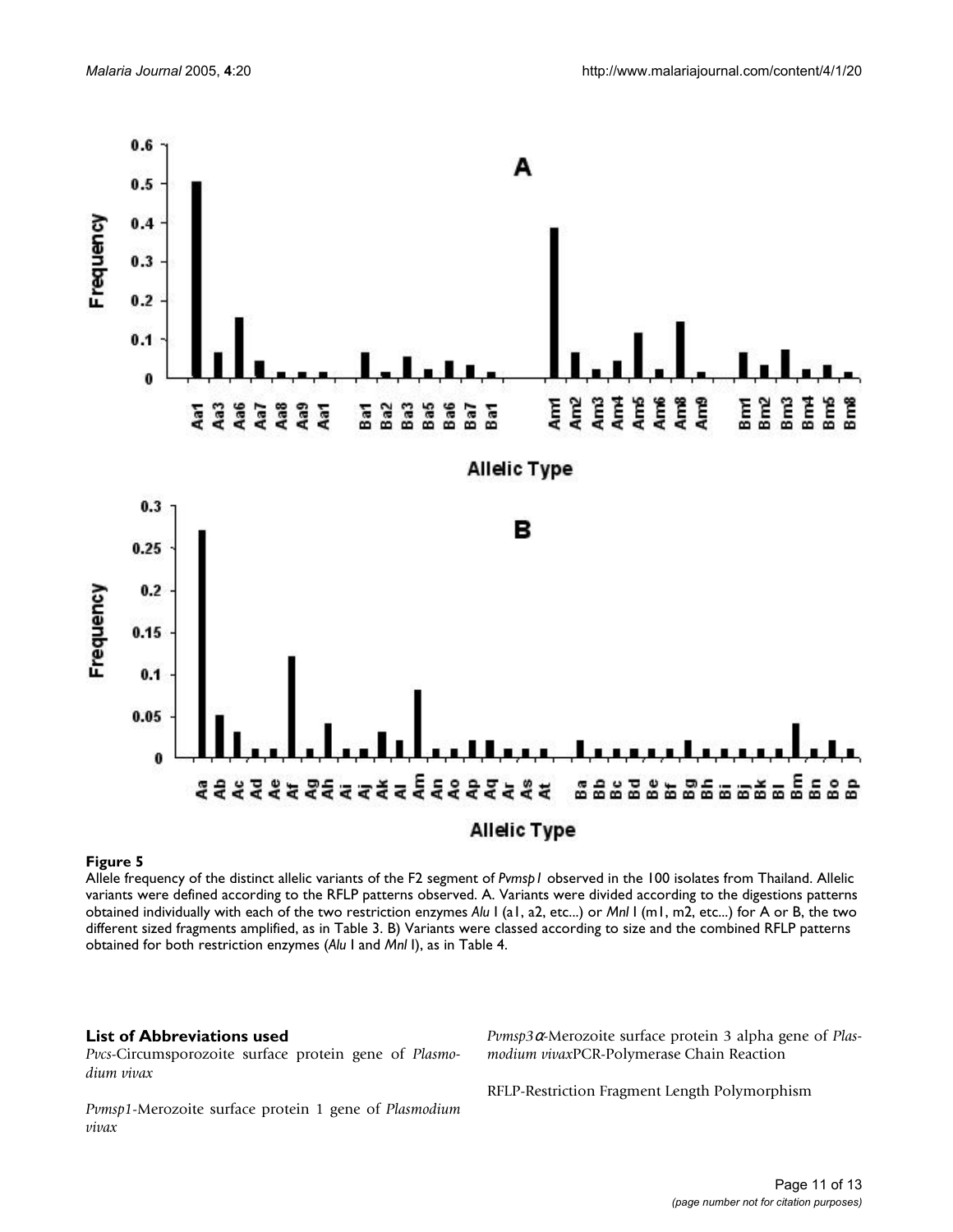#### **Authors' contributions**

GS, NJW and SP designed the study. GS and SP were responsible for the day-to-day supervision of the work. ACG, FL and LR and MI collaborated to obtain and analyze DNA sequences. SL and SP were responsible for patient recruitment and clinical management. MI developed the protocols with the help of GS, and carried out the vast majority of the laboratory work. GS and MI analyzed the data and composed the manuscript. All authors read and approved the final manuscript.

#### **Acknowledgements**

This study was part of the Wellcome Trust-Mahidol University-Oxford Tropical Medicine Research Programme supported by the Wellcome Trust of Great Britain.

#### **References**

- 1. Mendis K, Sina BJ, Marchesini P, Carter R: **[The neglected burden](http://www.ncbi.nlm.nih.gov/entrez/query.fcgi?cmd=Retrieve&db=PubMed&dopt=Abstract&list_uids=11425182) [of Plasmodium vivax malaria.](http://www.ncbi.nlm.nih.gov/entrez/query.fcgi?cmd=Retrieve&db=PubMed&dopt=Abstract&list_uids=11425182)** *Am J Trop Med Hyg* 2001, **64(1-2 Suppl):**97-106.
- 2. Hay SI, Guerra CA, Tatem AJ, Noor AM, Snow RW: **[The global dis](http://www.ncbi.nlm.nih.gov/entrez/query.fcgi?cmd=Retrieve&db=PubMed&dopt=Abstract&list_uids=15172341)[tribution and population at risk of malaria: past, present, and](http://www.ncbi.nlm.nih.gov/entrez/query.fcgi?cmd=Retrieve&db=PubMed&dopt=Abstract&list_uids=15172341) [future.](http://www.ncbi.nlm.nih.gov/entrez/query.fcgi?cmd=Retrieve&db=PubMed&dopt=Abstract&list_uids=15172341)** *Lancet Infect Dis* 2004, **4(6):**327-336.
- Nosten F, McGready R, Simpson JA, Thwai KL, Balkan S, Cho T, Hkirijaroen L, Looareesuwan S, White NJ: **[Effects of Plasmodium](http://www.ncbi.nlm.nih.gov/entrez/query.fcgi?cmd=Retrieve&db=PubMed&dopt=Abstract&list_uids=10470698) [vivax malaria in pregnancy.](http://www.ncbi.nlm.nih.gov/entrez/query.fcgi?cmd=Retrieve&db=PubMed&dopt=Abstract&list_uids=10470698)** *Lancet* 1999, **354(9178):**546-549.
- 4. Trape JF: **[The public health impact of chloroquine resistance](http://www.ncbi.nlm.nih.gov/entrez/query.fcgi?cmd=Retrieve&db=PubMed&dopt=Abstract&list_uids=11425173) [in Africa.](http://www.ncbi.nlm.nih.gov/entrez/query.fcgi?cmd=Retrieve&db=PubMed&dopt=Abstract&list_uids=11425173)** *Am J Trop Med Hyg* 2001, **64(1-2 Suppl):**12-17.
- 5. Rieckmann KH, Davis DR, Hutton DC: **[Plasmodium vivax resist](http://www.ncbi.nlm.nih.gov/entrez/query.fcgi?cmd=Retrieve&db=PubMed&dopt=Abstract&list_uids=2572903)[ance to chloroquine?](http://www.ncbi.nlm.nih.gov/entrez/query.fcgi?cmd=Retrieve&db=PubMed&dopt=Abstract&list_uids=2572903)** *Lancet* 1989, **2(8673):**1183-1184.
- 6. Baird JK, Basri H, Purnomo, Bangs MJ, Subianto B, Patchen LC, Hoffman SL: **[Resistance to chloroquine by Plasmodium vivax in](http://www.ncbi.nlm.nih.gov/entrez/query.fcgi?cmd=Retrieve&db=PubMed&dopt=Abstract&list_uids=1676566) [Irian Jaya, Indonesia.](http://www.ncbi.nlm.nih.gov/entrez/query.fcgi?cmd=Retrieve&db=PubMed&dopt=Abstract&list_uids=1676566)** *Am J Trop Med Hyg* 1991, **44(5):**547-552.
- 7. Garavelli PL, Corti E: **[Chloroquine resistance in Plasmodium](http://www.ncbi.nlm.nih.gov/entrez/query.fcgi?cmd=Retrieve&db=PubMed&dopt=Abstract&list_uids=1440766) [vivax: the first case in Brazil.](http://www.ncbi.nlm.nih.gov/entrez/query.fcgi?cmd=Retrieve&db=PubMed&dopt=Abstract&list_uids=1440766)** *Trans R Soc Trop Med Hyg* 1992, **86(2):**128.
- 8. Thaithong S, Chan SW, Songsomboon S, Wilairat P, Seesod N, Sueblinwong T, Goman M, Ridley R, Beale G: **[Pyrimethamine resist](http://www.ncbi.nlm.nih.gov/entrez/query.fcgi?cmd=Retrieve&db=PubMed&dopt=Abstract&list_uids=1620155)[ant mutations in Plasmodium falciparum.](http://www.ncbi.nlm.nih.gov/entrez/query.fcgi?cmd=Retrieve&db=PubMed&dopt=Abstract&list_uids=1620155)** *Mol Biochem Parasitol* 1992, **52(2):**149-157.
- Myat Phone K, Myint O, Myint L, Thaw Z, Kyin Hla A, Nwe Nwe Y: **[Emergence of chloroquine-resistant Plasmodium vivax in](http://www.ncbi.nlm.nih.gov/entrez/query.fcgi?cmd=Retrieve&db=PubMed&dopt=Abstract&list_uids=8296378) [Myanmar \(Burma\).](http://www.ncbi.nlm.nih.gov/entrez/query.fcgi?cmd=Retrieve&db=PubMed&dopt=Abstract&list_uids=8296378)** *Trans R Soc Trop Med Hyg* 1993, **87(6):**687.
- 10. Murphy GS, Basri H, Purnomo, Andersen EM, Bangs MJ, Mount DL, Gorden J, Lal AA, Purwokusumo AR, Harjosuwarno S, *et al.*: **[Vivax](http://www.ncbi.nlm.nih.gov/entrez/query.fcgi?cmd=Retrieve&db=PubMed&dopt=Abstract&list_uids=8093414) [malaria resistant to treatment and prophylaxis with](http://www.ncbi.nlm.nih.gov/entrez/query.fcgi?cmd=Retrieve&db=PubMed&dopt=Abstract&list_uids=8093414) [chloroquine.](http://www.ncbi.nlm.nih.gov/entrez/query.fcgi?cmd=Retrieve&db=PubMed&dopt=Abstract&list_uids=8093414)** *Lancet* 1993, **341(8837):**96-100.
- 11. Garg M, Gopinathan N, Bodhe P, Kshirsagar NA: **[Vivax malaria](http://www.ncbi.nlm.nih.gov/entrez/query.fcgi?cmd=Retrieve&db=PubMed&dopt=Abstract&list_uids=8594687) [resistant to chloroquine: case reports from Bombay.](http://www.ncbi.nlm.nih.gov/entrez/query.fcgi?cmd=Retrieve&db=PubMed&dopt=Abstract&list_uids=8594687)** *Trans R Soc Trop Med Hyg* 1995, **89(6):**656-657.
- 12. Baird JK, Leksana B, Masbar S, Fryauff DJ, Sutanihardja MA, Suradi, Wignall FS, Hoffman SL: **[Diagnosis of resistance to chloroquine](http://www.ncbi.nlm.nih.gov/entrez/query.fcgi?cmd=Retrieve&db=PubMed&dopt=Abstract&list_uids=9230792) [by Plasmodium vivax: timing of recurrence and whole blood](http://www.ncbi.nlm.nih.gov/entrez/query.fcgi?cmd=Retrieve&db=PubMed&dopt=Abstract&list_uids=9230792) [chloroquine levels.](http://www.ncbi.nlm.nih.gov/entrez/query.fcgi?cmd=Retrieve&db=PubMed&dopt=Abstract&list_uids=9230792)** *Am J Trop Med Hyg* 1997, **56(6):**621-626.
- 13. Pukrittayakamee S, Chantra A, Simpson JA, Vanijanonta S, Clemens R, Looareesuwan S, White NJ: **[Therapeutic responses to different](http://www.ncbi.nlm.nih.gov/entrez/query.fcgi?cmd=Retrieve&db=PubMed&dopt=Abstract&list_uids=10817728) [antimalarial drugs in vivax malaria.](http://www.ncbi.nlm.nih.gov/entrez/query.fcgi?cmd=Retrieve&db=PubMed&dopt=Abstract&list_uids=10817728)** *Antimicrob Agents Chemother* 2000, **44(6):**1680-1685.
- 14. Golenda CF, Li J, Rosenberg R: **[Continuous in vitro propagation](http://www.ncbi.nlm.nih.gov/entrez/query.fcgi?cmd=Retrieve&db=PubMed&dopt=Abstract&list_uids=9192643) [of the malaria parasite Plasmodium vivax.](http://www.ncbi.nlm.nih.gov/entrez/query.fcgi?cmd=Retrieve&db=PubMed&dopt=Abstract&list_uids=9192643)** *Proc Natl Acad Sci U S A* 1997, **94(13):**6786-6791.
- 15. Chotivanich K, Silamut K, Udomsangpetch R, Stepniewska KA, Pukrittayakamee S, Looareesuwan S, White NJ: **[Ex-vivo short-term cul](http://www.ncbi.nlm.nih.gov/entrez/query.fcgi?cmd=Retrieve&db=PubMed&dopt=Abstract&list_uids=11816444)[ture and developmental assessment of Plasmodium vivax.](http://www.ncbi.nlm.nih.gov/entrez/query.fcgi?cmd=Retrieve&db=PubMed&dopt=Abstract&list_uids=11816444)** *Trans R Soc Trop Med Hyg* 2001, **95(6):**677-680.
- 16. Snounou G, Beck HP: **The use of PCR-genotyping in the assessment of recrudescence or reinfection after antimalarial treatment.** *Parasitology today* 1998, **14(11):**462-467.
- 17. Cui L, Escalante AA, Imwong M, Snounou G: **[The genetic diversity](http://www.ncbi.nlm.nih.gov/entrez/query.fcgi?cmd=Retrieve&db=PubMed&dopt=Abstract&list_uids=12763428) [of Plasmodium vivax populations.](http://www.ncbi.nlm.nih.gov/entrez/query.fcgi?cmd=Retrieve&db=PubMed&dopt=Abstract&list_uids=12763428)** *Trends Parasitol* 2003, **19(5):**220-226.
- 18. Imwong M, Pukrittakayamee S, Looareesuwan S, Poirriez J, Pasvol G, White NJ, Snounou G: **[Plasmodium vivax: polymerase chain](http://www.ncbi.nlm.nih.gov/entrez/query.fcgi?cmd=Retrieve&db=PubMed&dopt=Abstract&list_uids=11846528) [reaction amplification artifacts limit the suitability of](http://www.ncbi.nlm.nih.gov/entrez/query.fcgi?cmd=Retrieve&db=PubMed&dopt=Abstract&list_uids=11846528) [pvgam1 as a genetic marker.](http://www.ncbi.nlm.nih.gov/entrez/query.fcgi?cmd=Retrieve&db=PubMed&dopt=Abstract&list_uids=11846528)** *Exp Parasitol* 2001, **99(3):**175-179.
- 19. Bruce MC, Galinski MR, Barnwell JW, Snounou G, Day KP: **[Polymor](http://www.ncbi.nlm.nih.gov/entrez/query.fcgi?cmd=Retrieve&db=PubMed&dopt=Abstract&list_uids=10548283)[phism at the merozoite surface protein-3alpha locus of Plas](http://www.ncbi.nlm.nih.gov/entrez/query.fcgi?cmd=Retrieve&db=PubMed&dopt=Abstract&list_uids=10548283)[modium vivax: global and local diversity.](http://www.ncbi.nlm.nih.gov/entrez/query.fcgi?cmd=Retrieve&db=PubMed&dopt=Abstract&list_uids=10548283)** *Am J Trop Med Hyg* 1999, **61(4):**518-525.
- 20. Snounou G, Viriyakosol S, Zhu XP, Jarra W, Pinheiro L, do Rosario VE, Thaithong S, Brown KN: **[High sensitivity of detection of](http://www.ncbi.nlm.nih.gov/entrez/query.fcgi?cmd=Retrieve&db=PubMed&dopt=Abstract&list_uids=8264734) [human malaria parasites by the use of nested polymerase](http://www.ncbi.nlm.nih.gov/entrez/query.fcgi?cmd=Retrieve&db=PubMed&dopt=Abstract&list_uids=8264734) [chain reaction.](http://www.ncbi.nlm.nih.gov/entrez/query.fcgi?cmd=Retrieve&db=PubMed&dopt=Abstract&list_uids=8264734)** *Mol Biochem Parasitol* 1993, **61(2):**315-320.
- 21. Mann VH, Huang T, Cheng Q, Saul A: **[Sequence variation in the](http://www.ncbi.nlm.nih.gov/entrez/query.fcgi?cmd=Retrieve&db=PubMed&dopt=Abstract&list_uids=7891747) [circumsporozoite protein gene of Plasmodium vivax](http://www.ncbi.nlm.nih.gov/entrez/query.fcgi?cmd=Retrieve&db=PubMed&dopt=Abstract&list_uids=7891747) [appears to be regionally biased.](http://www.ncbi.nlm.nih.gov/entrez/query.fcgi?cmd=Retrieve&db=PubMed&dopt=Abstract&list_uids=7891747)** *Mol Biochem Parasitol* 1994, **68(1):**45-52.
- 22. Rongnoparut P, Supsamran N, Sattabongkot J, Suwanabun N, Rosenberg R: **[Phenotype and genotype diversity in the circumspo](http://www.ncbi.nlm.nih.gov/entrez/query.fcgi?cmd=Retrieve&db=PubMed&dopt=Abstract&list_uids=8719161)[rozoite proteins of Plasmodium vivax in Thailand.](http://www.ncbi.nlm.nih.gov/entrez/query.fcgi?cmd=Retrieve&db=PubMed&dopt=Abstract&list_uids=8719161)** *Mol Biochem Parasitol* 1995, **74(2):**201-210.
- 23. Rosenberg R, Wirtz RA, Lanar DE, Sattabongkot J, Hall T, Waters AP, Prasittisuk C: **[Circumsporozoite protein heterogeneity in the](http://www.ncbi.nlm.nih.gov/entrez/query.fcgi?cmd=Retrieve&db=PubMed&dopt=Abstract&list_uids=2672336) [human malaria parasite Plasmodium vivax.](http://www.ncbi.nlm.nih.gov/entrez/query.fcgi?cmd=Retrieve&db=PubMed&dopt=Abstract&list_uids=2672336)** *Science* 1989, **245(4921):**973-976.
- 24. Mann VH, Good MF, Saul AJ: **Diversity in the circumsporozoite protein of Plasmodium vivax: Does it matter?** *Parasitology today* 1995, **11:**33-36.
- 25. del Portillo HA, Longacre S, Khouri E, David PH: **[Primary structure](http://www.ncbi.nlm.nih.gov/entrez/query.fcgi?cmd=Retrieve&db=PubMed&dopt=Abstract&list_uids=2023952) [of the merozoite surface antigen 1 of Plasmodium vivax](http://www.ncbi.nlm.nih.gov/entrez/query.fcgi?cmd=Retrieve&db=PubMed&dopt=Abstract&list_uids=2023952) reveals sequences conserved between different Plasmodium [species.](http://www.ncbi.nlm.nih.gov/entrez/query.fcgi?cmd=Retrieve&db=PubMed&dopt=Abstract&list_uids=2023952)** *Proc Natl Acad Sci U S A* 1991, **88(9):**4030-4034.
- 26. Gibson HL, Tucker JE, Kaslow DC, Krettli AU, Collins WE, Kiefer MC, Bathurst IC, Barr PJ: **[Structure and expression of the gene](http://www.ncbi.nlm.nih.gov/entrez/query.fcgi?cmd=Retrieve&db=PubMed&dopt=Abstract&list_uids=1371329) [for Pv200, a major blood-stage surface antigen of Plasmo](http://www.ncbi.nlm.nih.gov/entrez/query.fcgi?cmd=Retrieve&db=PubMed&dopt=Abstract&list_uids=1371329)[dium vivax.](http://www.ncbi.nlm.nih.gov/entrez/query.fcgi?cmd=Retrieve&db=PubMed&dopt=Abstract&list_uids=1371329)** *Mol Biochem Parasitol* 1992, **50(2):**325-333.
- Putaporntip C, Jongwutiwes S, Sakihama N, Ferreira MU, Kho WG, Kaneko A, Kanbara H, Hattori T, Tanabe K: **[Mosaic organization](http://www.ncbi.nlm.nih.gov/entrez/query.fcgi?cmd=Retrieve&db=PubMed&dopt=Abstract&list_uids=12466500) [and heterogeneity in frequency of allelic recombination of](http://www.ncbi.nlm.nih.gov/entrez/query.fcgi?cmd=Retrieve&db=PubMed&dopt=Abstract&list_uids=12466500) the Plasmodium vivax merozoite surface protein-1 locus.** *Proc Natl Acad Sci U S A* 2002, **99(25):**16348-16353.
- Garnham PC, Bray RS, Bruce-Chwatt LJ, Draper CC, Killick-Kendrick R, Sergiev PG, Tiburskaja NA, Shute PG, Maryon M: **[A strain of](http://www.ncbi.nlm.nih.gov/entrez/query.fcgi?cmd=Retrieve&db=PubMed&dopt=Abstract&list_uids=764993) [Plasmodium vivax characterized by prolonged incubation:](http://www.ncbi.nlm.nih.gov/entrez/query.fcgi?cmd=Retrieve&db=PubMed&dopt=Abstract&list_uids=764993) [morphological and biological characteristics.](http://www.ncbi.nlm.nih.gov/entrez/query.fcgi?cmd=Retrieve&db=PubMed&dopt=Abstract&list_uids=764993)** *Bull World Health Organ* 1975, **52(1):**21-32.
- Imwong M, Pukrittayakamee S, Renia L, Letourneur F, Charlieu JP, Leartsakulpanich U, Looareesuwan S, White NJ, Snounou G: **[Novel](http://www.ncbi.nlm.nih.gov/entrez/query.fcgi?cmd=Retrieve&db=PubMed&dopt=Abstract&list_uids=12709316) [point mutations in the dihydrofolate reductase gene of Plas](http://www.ncbi.nlm.nih.gov/entrez/query.fcgi?cmd=Retrieve&db=PubMed&dopt=Abstract&list_uids=12709316)modium vivax: evidence for sequential selection by drug [pressure.](http://www.ncbi.nlm.nih.gov/entrez/query.fcgi?cmd=Retrieve&db=PubMed&dopt=Abstract&list_uids=12709316)** *Antimicrob Agents Chemother* 2003, **47(5):**1514-1521.
- 30. Gonzalez-Ceron L, Rodriguez MH, Santillan F, Chavez B, Nettel JA, Hernandez-Avila JE, Kain KC: **[Plasmodium vivax: ookinete](http://www.ncbi.nlm.nih.gov/entrez/query.fcgi?cmd=Retrieve&db=PubMed&dopt=Abstract&list_uids=11527438) [destruction and oocyst development arrest are responsible](http://www.ncbi.nlm.nih.gov/entrez/query.fcgi?cmd=Retrieve&db=PubMed&dopt=Abstract&list_uids=11527438) for Anopheles albimanus resistance to circumsporozoite [phenotype VK247 parasites.](http://www.ncbi.nlm.nih.gov/entrez/query.fcgi?cmd=Retrieve&db=PubMed&dopt=Abstract&list_uids=11527438)** *Exp Parasitol* 2001, **98(3):**152-161.
- 31. Paul RE, Hackford I, Brockman A, Muller-Graf C, Price R, Luxemburger C, White NJ, Nosten F, Day KP: **[Transmission intensity](http://www.ncbi.nlm.nih.gov/entrez/query.fcgi?cmd=Retrieve&db=PubMed&dopt=Abstract&list_uids=9502604) [and Plasmodium falciparum diversity on the northwestern](http://www.ncbi.nlm.nih.gov/entrez/query.fcgi?cmd=Retrieve&db=PubMed&dopt=Abstract&list_uids=9502604) [border of Thailand.](http://www.ncbi.nlm.nih.gov/entrez/query.fcgi?cmd=Retrieve&db=PubMed&dopt=Abstract&list_uids=9502604)** *Am J Trop Med Hyg* 1998, **58(2):**195-203.
- 32. Cui L, Mascorro CN, Fan Q, Rzomp KA, Khuntirat B, Zhou G, Chen H, Yan G, Sattabongkot J: **[Genetic diversity and multiple infec](http://www.ncbi.nlm.nih.gov/entrez/query.fcgi?cmd=Retrieve&db=PubMed&dopt=Abstract&list_uids=12812356)[tions of Plasmodium vivax malaria in Western Thailand.](http://www.ncbi.nlm.nih.gov/entrez/query.fcgi?cmd=Retrieve&db=PubMed&dopt=Abstract&list_uids=12812356)** *Am J Trop Med Hyg* 2003, **68(5):**613-619.
- 33. Mayxay M, Pukritrayakamee S, Chotivanich K, Imwong M, Looareesuwan S, White NJ: **[Identification of cryptic coinfection with Plas](http://www.ncbi.nlm.nih.gov/entrez/query.fcgi?cmd=Retrieve&db=PubMed&dopt=Abstract&list_uids=11716119)[modium falciparum in patients presenting with vivax](http://www.ncbi.nlm.nih.gov/entrez/query.fcgi?cmd=Retrieve&db=PubMed&dopt=Abstract&list_uids=11716119) [malaria.](http://www.ncbi.nlm.nih.gov/entrez/query.fcgi?cmd=Retrieve&db=PubMed&dopt=Abstract&list_uids=11716119)** *Am J Trop Med Hyg* 2001, **65(5):**588-592.
- Siripoon N, Snounou G, Yamogkul P, Na-Bangchang K, Thaithong S: **[Cryptic Plasmodium falciparum parasites in clinical P. vivax](http://www.ncbi.nlm.nih.gov/entrez/query.fcgi?cmd=Retrieve&db=PubMed&dopt=Abstract&list_uids=11925999) [blood samples from Thailand.](http://www.ncbi.nlm.nih.gov/entrez/query.fcgi?cmd=Retrieve&db=PubMed&dopt=Abstract&list_uids=11925999)** *Trans R Soc Trop Med Hyg* 2002, **96(1):**70-71.
- 35. Mayxay M, Pukrittayakamee S, Newton PN, White NJ: **[Mixed-spe](http://www.ncbi.nlm.nih.gov/entrez/query.fcgi?cmd=Retrieve&db=PubMed&dopt=Abstract&list_uids=15105024)[cies malaria infections in humans.](http://www.ncbi.nlm.nih.gov/entrez/query.fcgi?cmd=Retrieve&db=PubMed&dopt=Abstract&list_uids=15105024)** *Trends Parasitol* 2004, **20(5):**233-240.